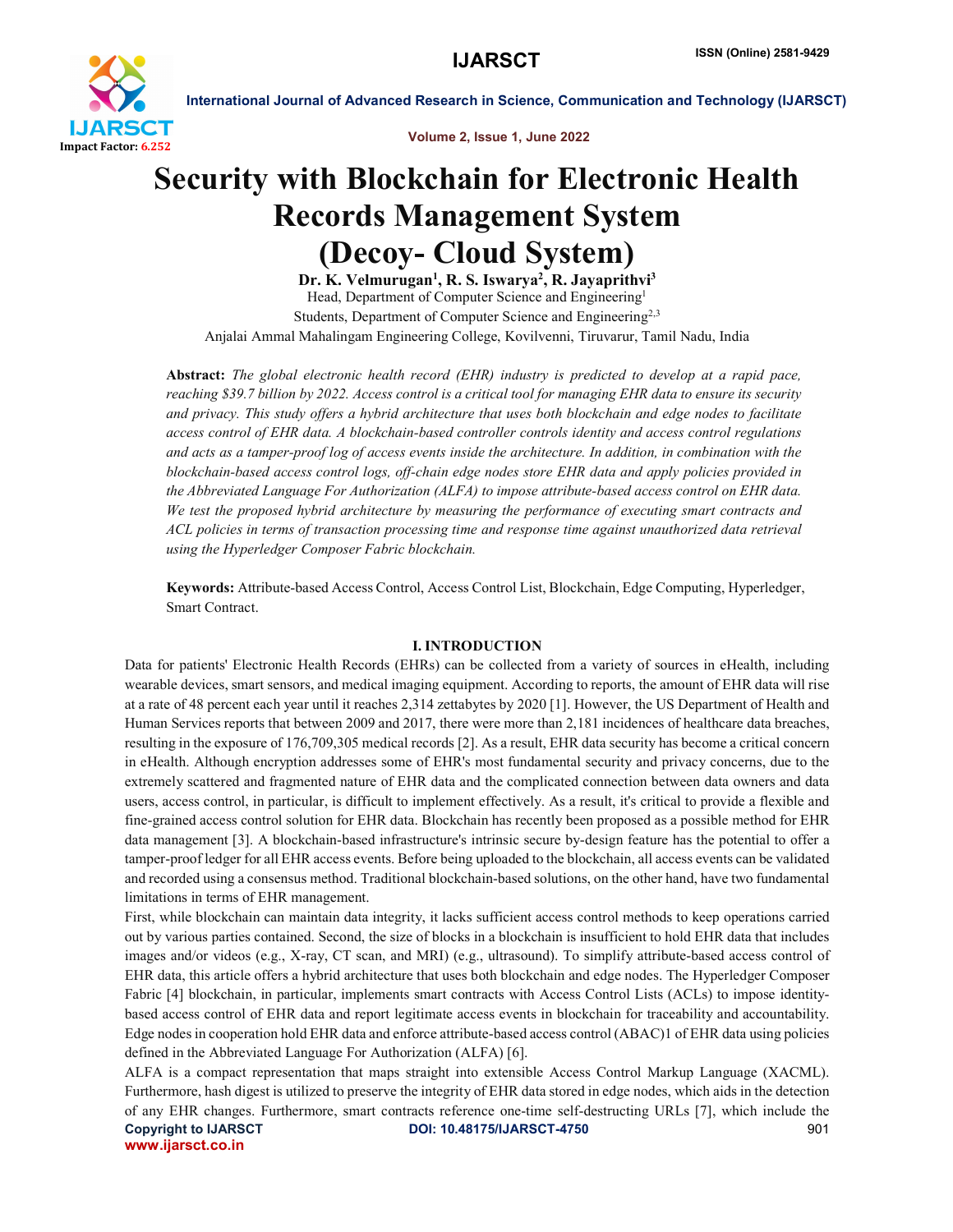

#### Volume 2, Issue 1, June 2022

addresses of EHR data on edge nodes and will be delivered to healthcare providers if the ACL access policy is successfully executed. The URLs are then used by healthcare professionals to obtain EHR data from edge nodes.

As a result, only eligible users who pass the edge nodes' attribute-based access control can access the requested EHR data. We prototype the hybrid architecture utilizing the Hyperledger Composer Fabric platform to test our idea.

Furthermore, we undertake various experiments to validate both smart contracts and access control policies, demonstrating that the proposed system can keep track of EHR data management access events and transaction records. We test the system's transaction processing time and average response time against unauthorized EHR data requests in a variety of circumstances using numerous experiments.

# 1.1 Blockchain

Blockchain is a distributed, unchangeable database that makes recording transactions and managing assets in a corporate network much easier. A tangible asset (a house, car, cash, or land) can be intangible (intellectual property, patents, copyrights, branding). On a blockchain network, virtually anything of value can be recorded and traded, lowering risk and cutting costs for all parties involved. Information is the lifeblood of business. The faster and more accurate it is received, the better. Because it delivers immediate, shareable, and entirely transparent information kept on an immutable ledger that can only be viewed by permissioned network users, blockchain is excellent for delivering that information. Orders, payments, accounts, production, and much more may all be tracked using a blockchain network. You can see all facts of a transaction end to end since members share a single view of the truth, providing you more confidence as well as additional efficiencies and opportunities.

Key elements of a blockchain

- Distributed ledger technology
- Immutable records
- Smart contracts

# 1.2 Working of Blockchain

Each transaction is logged as a "block" of data as it occurs.

These transactions depict the movement of a tangible (a product) or intangible asset (intellectual). The data block can store any information you want, including who, what, when, where, how much, and even the state of a shipment, such as the temperature.

Each brick is linked to the ones that came before it and those that came after it. As an asset transfers from one location to another or ownership changes hands, these blocks form a data chain. The blocks validate the exact timing and sequence of transactions, and they are securely linked together to prevent any block from being changed or inserted between two other blocks.

In a blockchain, transactions are linked in an irreversible chain.

Each successive block enhances the prior block's verification, and hence the entire blockchain. The blockchain becomes tamper-evident as a result, giving the key strength of immutability. This eliminates the risk of tampering by a hostile actor, and creates a trusted record of transactions for you and other network users.

# 1.3 Attribute-Based Access Control (ABAC)

ABAC (attribute-based access control) is an authorization paradigm that determines access based on attributes (or characteristics) rather than roles. The goal of ABAC is to safeguard items like data, network devices, and IT resources from unauthorized users and actions—those that don't meet the requirements of an organization's security policies. ABAC, which evolved from simple access control lists and role-based access control, has become a popular kind of logical access control in the last decade (RBAC). The Federal Chief Information Officers Council supported ABAC in 2011 as part of an endeavour to help federal organisations enhance their access control infrastructures. They suggested that enterprises use the ABAC approach to safely share information. The main components of Attribute Based Access Control With ABAC, an organization's access policies enforce access decisions based on the attributes of the subject, resource, action, and environment involved in an access event.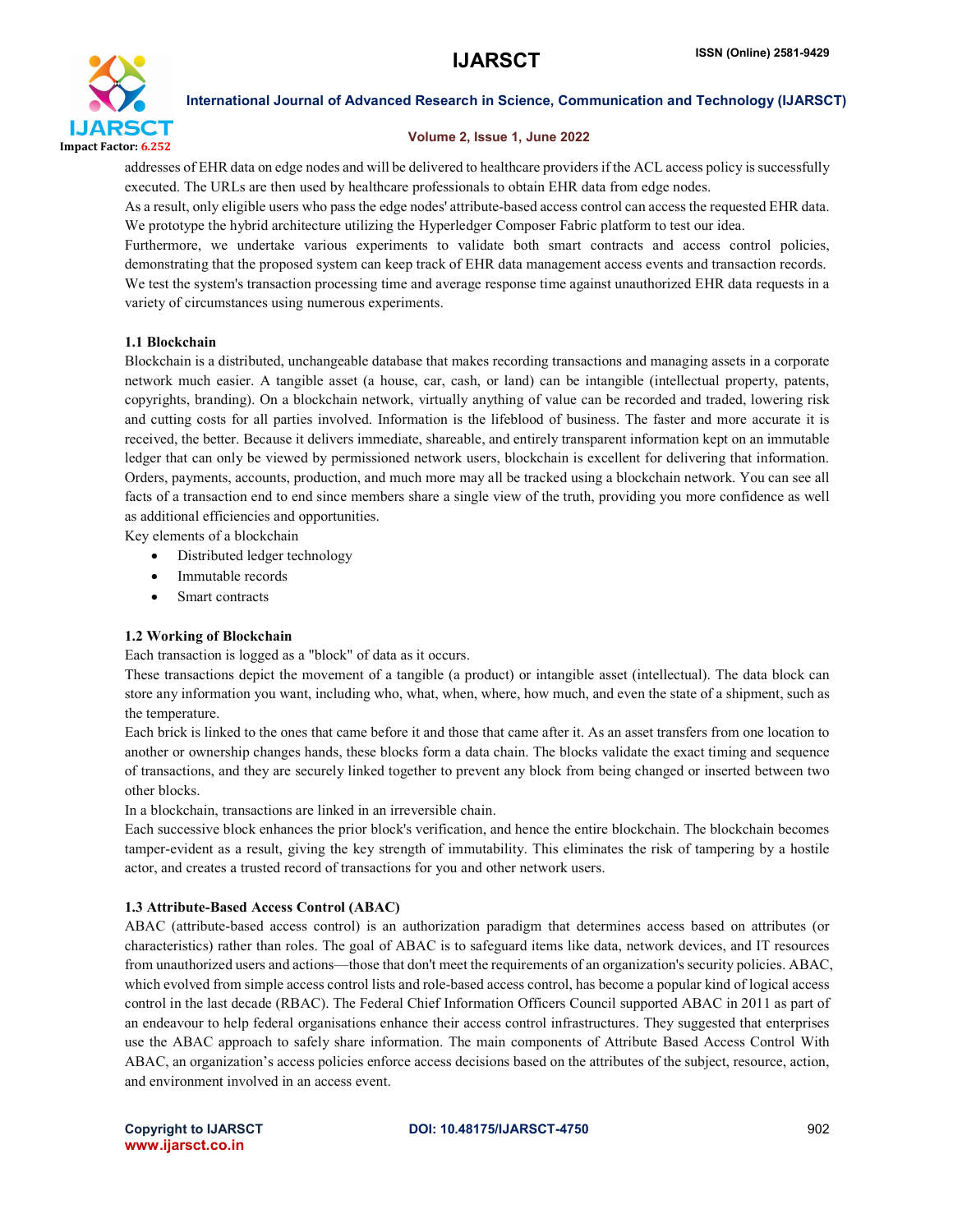

# Volume 2, Issue 1, June 2022

The qualities or values of a component involved in an access event are known as attributes. Attribute-based access control compares these components' attributes against rules. These rules specify which attribute combinations are permitted for the subject to conduct an action with the object successfully. Every ABAC solution may analyse attributes inside an environment and enforce rules and relationships based on how they interact in that environment. Policies take qualities into account when determining whether or not certain access conditions are permitted.

# 1.4 Access Control List (ACL)

An access control list (ACL) is a set of rules that determines which people or systems have access to which objects or system resources. Access control lists can also be found in routers and switches, where they serve as filters for determining which traffic is allowed access to the network. The access control list for each system resource is identified by a security property. Every user who has access to the system has an entry in the list.

The ability to read a file or all the files in a directory, write to the file or files, and execute the file if it is an executable file or programme are the most frequent privileges for a file system ACL. Network interfaces and operating systems (OSes), such as Linux and Windows, have ACLs. Access control lists are used on a computer network to prevent or allow particular types of traffic onto the network. They frequently censor traffic according on its origin and destination.

# 1.5 Edge Computing

Edge computing is a distributed computing platform that puts business applications closer to data sources like IoT devices and local edge servers. Faster insights, faster response times, and greater bandwidth availability are all possible business benefits of being close to data at its source.

The rapid growth of IoT devices, as well as their expanding computational capacity, has resulted in massive amounts of data. And as 5G networks expand the number of linked mobile devices, data volumes will continue to rise.

The promise of cloud and AI in the past was that they would automate and speed up innovation by generating actionable insight from data. However, network and infrastructure capacities have been overtaken by the extraordinary amount and complexity of data provided by connected devices. Sending all of the data to a centralised data centre or the cloud generates bandwidth and latency problems.

Edge computing is a more efficient option because data is processed and analysed closer to the point of origin. Latency is considerably decreased because data does not have to travel over a network to a cloud or data centre to be processed. Edge computing particularly on 5G networks provides faster and more thorough data processing, allowing for deeper insights, faster response times, and better consumer experiences.

# 1.6 HyperLedger

Hyperledger is an open source collaborative initiative aimed at advancing blockchain technologies across industries. The Linux Foundation is hosting a global partnership that includes leaders in finance, banking, the Internet of Things, supply chains, manufacturing, and technology. So there are a lot of promises – and Hyperledger is one of them. The Linux Foundation hopes to use it to establish an environment where software developers and enterprises can meet and collaborate to build blockchain frameworks.

In December 2015, the Linux Foundation established the platform. It announced the first founding members in February 2016, and 10 additional members joined in March 2016. Today, Hyperledger boasts a membership of over 100 people. The list includes a diverse group of well-known industry figures. It includes companies like Airbus and Daimler, as well as IT companies like IBM, Fujitsu, SAP, Huawei, Nokia, Intel, and Samsung, as well as financial institutions like Deutsche Börse, American Express, J.P. Morgan, BBVA, BNP Paribas, and Well Fargo, as well as Blockchain startups like Blockstream, Netki, Lykke, Factom, bloq, and Consensys. At Hyperledger, several of the world's largest IT and finance organisations meet with some of the hottest blockchain startups.

# 1.7 Smart Contract

Smart contracts are essentially programmes that run when certain criteria are satisfied and are maintained on a blockchain. They're usually used to automate the execution of an agreement so that all parties can be certain of the conclusion right away, without the need for any intermediaries or time waste. They can also automate a workflow, starting the following

www.ijarsct.co.in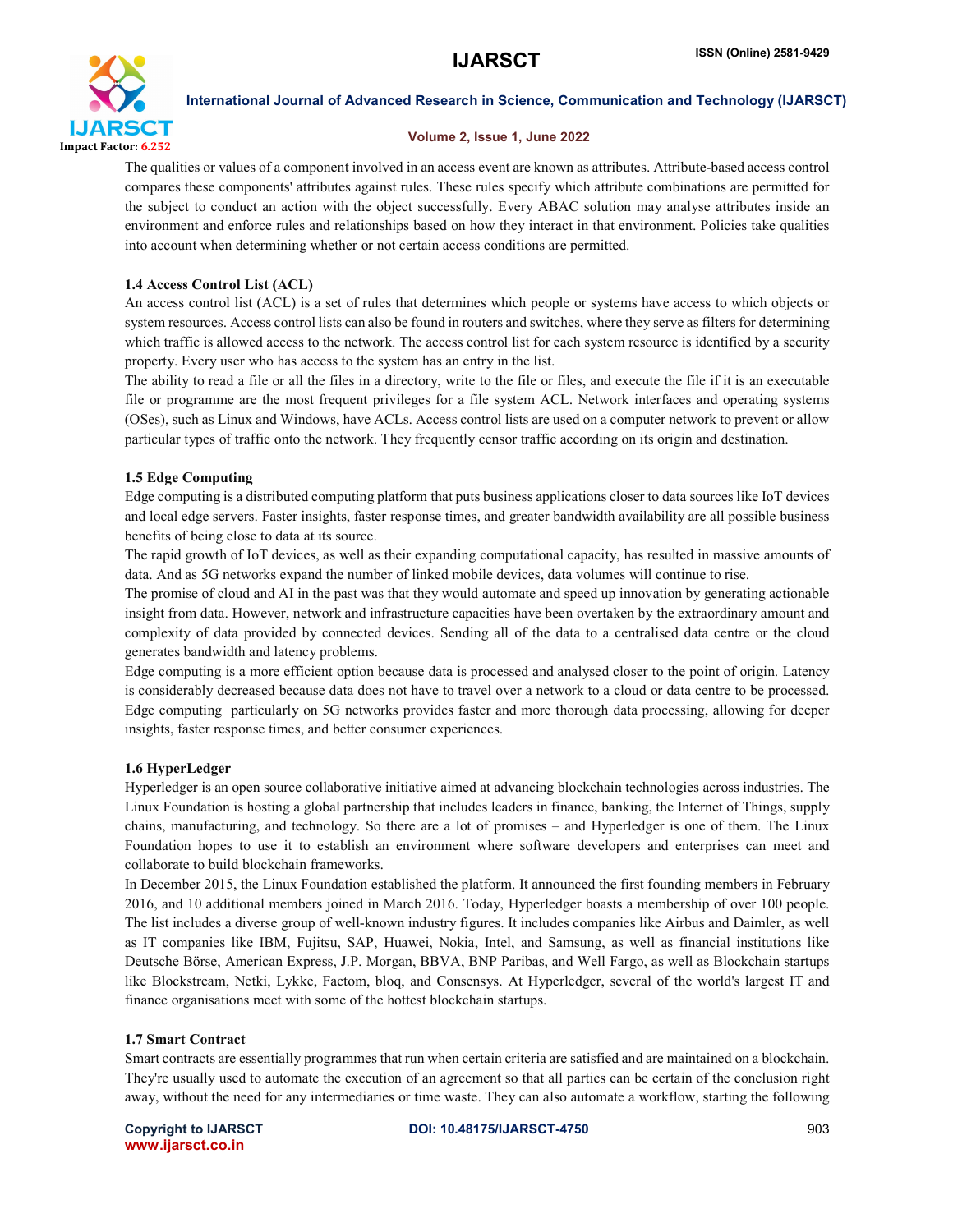

### Volume 2, Issue 1, June 2022

step when certain circumstances are satisfied. Simple "if/when...then..." lines are written into code on a blockchain to make smart contracts work. When preset circumstances are satisfied and validated, the activities are carried out by a network of computers. These activities could include transferring payments to the proper parties, registering a vehicle, providing alerts, or issuing a ticket. When the transaction is complete, the blockchain is updated. That means the transaction can't be modified, and the results are only visible to those who have been granted access. There can be as many specifications as needed in a smart contract to convince the participants that the task will be executed correctly. Participants must agree on how transactions and associated data are represented on the blockchain, agree on the "if/when...then..." rules that govern those transactions, investigate all conceivable exceptions, and design a framework for resolving disputes in order to set the terms. The smart contract can then be coded by a developer, though firms that use blockchain for business are increasingly providing templates, web interfaces, and other online tools to make smart contract construction easier.

# II. LITERATURE REVIEW

The review looks into the field of Electronic Health Record (EHR) Management Systems, with a focus on the techniques and results of such systems during catastrophic events and following mass crises. Prior to the advent of smart contacts on the blockchain, much of the literature focused on \ frameworks and systems for sharing electronic health records (EHRs) across cloud infrastructures[39][41]. The implementation of a new method for expressing sophisticated logic on the web. Through the deployment of a Turing-complete language, blockchain ushered in a new era of research centred on distribution and peer-to-peer communication [52]. Indeed, following Ethereum, a new set of frameworks and systems based on the decentralized ideology has been researched and suggested by both academics and industry. [3][12][22] as well as the industry [32].

These frameworks use a variety of blockchain architectures, from Ethereum to later implementations (i.e., Hyperledger, Corda or Tendermint) It's important to understand the distinction between Electronic Medical Records (EMR) and Electronic Health Records (EHR) before diving into previous and current work (EHR). In fact, while the two names may appear to be synonymous and are sometimes used interchangeably, they refer to two distinct forms of digital recordings. The former can be thought of as a digital version of a patient's paper record that practitioners use. It includes the patient's medical history, including diagnoses and treatments administered by a specific physician. Instead, the latter is a more generic record that includes the whole patient medical history and is intended to be shared with other approved users from various healthcare providers [45]. [39] and [41] have presented some cloud solutions to the problem of EMR accessibility and sharing. [39] and [41] have presented some cloud solutions to the problem of EMR accessibility and sharing.

Patra et al. [39] investigated the impact of cloud computing on 25 26 be used to facilitate and improve healthcare services, particularly in remote regions. A variety of requirements must be met by the system, including availability, scalability, security, data transfer, storage, and collection methods. They suggest that storing patient data in the cloud can be done at a reasonable cost.

Doctors and medical professionals can then exchange and access this information. They do not, however, expand on the concept and limit the scope to a high-level design model with no implementation or tests. Yue et al. [54] described the architecture of a so-called data gateway application for healthcare data based on the blockchain, based on the notions in [39].They claim to be the first to propose a distributed ledger solution that addresses requirements such as EHR sharing and data management by patients. Although the architecture anticipates a private blockchain running in the cloud, it does not specify how it should be implemented or provide performance tests.

Azaria, Ekblaw, and colleagues [3] were the first to present a fully functional prototype of blockchain technology used to EHRs. They propose MedRec, a system that not only controls access and authenticates users, but also manages EMRs in a distributed manner, with the goal of addressing issues such as health data fragmentation, slow access, system interoperability, patient agency, and better data quality and quantity for medical research. They try to do this by describing a system with a modular design that can be easily integrated. In actuality, for scalability and adoption reasons, the actual medical record is kept off-chain on the hospital or provider's relational database rather than on the blockchain.

Metadata and references to the EHR's location are stored on the blockchain. A smart contract, more specifically, regulates the interaction between actors and data, as well as defining access restrictions and references to that data. The pointer is a tuple that includes a query string to run on the provider's database as well as the location (host port and credentials)

www.ijarsct.co.in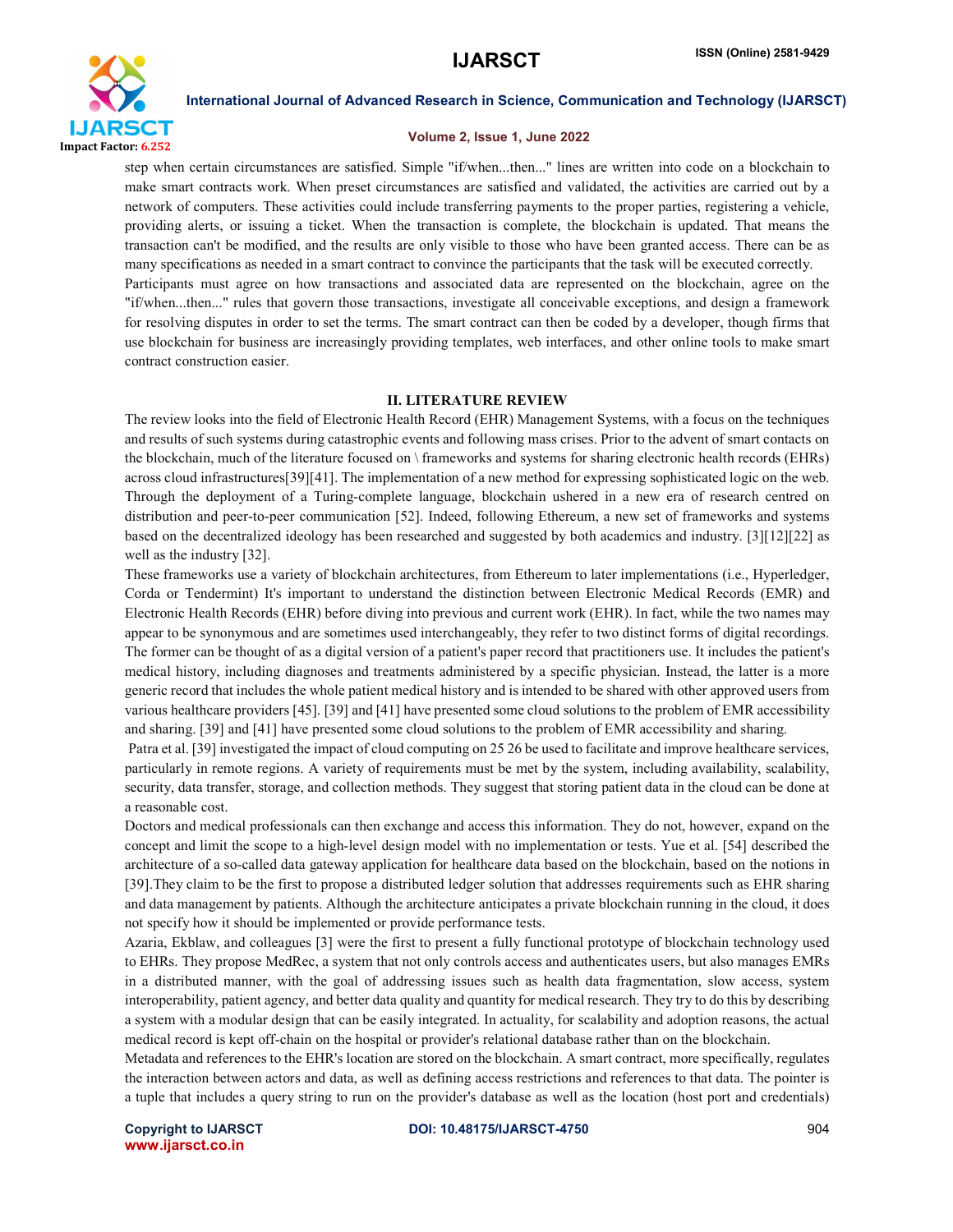

#### Volume 2, Issue 1, June 2022

where the EHR can be accessed [3].The prototype is built on the Ethereum public blockchain, with access restriction based on the user's public keys, which are Ethereum addresses, and stakeholders participating as "miners" in the network (they run a node). Every party (including the patient) must have a blockchain node in order to engage with it. The fundamental disadvantage of this implementation is that each system actor must have a complete copy of the data.

Another issue is the consensus protocol's lack of scalability. Despite the fact that the authors do not mention it, the upper bound can be raised to 60 transactions per second[16]. Dubovitskaya, Xu, and others [12] take it a step further by presenting a framework and demonstrating various situations in which the usage of a shared ledger may assure privacy, security, availability, and fine-grained access control over EMR data. The authors present a prototype of an oncologyspecific clinical system that allows patients' medical records to be shared for primary care. Their approach is intended to simplify permission management and data transfer between hospitals, as well as improve the management of long-term treatment and life-long monitoring for cancer patients. Patient data is encrypted and stored in a cloud repository off-chain, but access rights and EHR information are kept on-chain. The system is based on Hyperledger Fabric and uses the PBFT consensus algorithm. However, the prototype's scalability has yet to be proven in a real-world scenario.

The authors claim that PBFT consensus has good scalability qualities that have been tested up to tens of nodes, with block size playing just a minor effect. They designated performance analysis as future work.

Finally, Medicalchain [32] is an industry case study with similarities to the other concepts. The user takes ownership of their health record and has complete access to and control over the information it contains. It also assists to increase transparency among the various stakeholders engaged in a person's treatment, including hospitals, clinics, and health insurance companies. The whitepaper is essentially a business plan with a few technical details thrown in for good measure. Scalability qualities aren't mentioned. The method they use to ensure patient safety is worth mentioning: a backup access system for emergency scenarios. When the patient is unconscious and unable to give consent during a disaster, the backup could be especially useful. The system is comprised of an emergency bracelet that caregivers can scan to acquire vital information.

# III. PROPOSED SYSTEM

We do tests to see how well the suggested hybrid access control system, which is based on the Hyperledger Composer Fabric architecture, performs. Depicts an example experiment with two doctors and five patients, each of whom is given a unique digital ID card to log into the blockchain network. The first three patients made appointments with Dr. #1, while the final two patients made appointments with Dr. #2. We put the access control method to the test by logging into the prototyped blockchain network with a Chrome browser, submitting transactions, and keeping track of the participants' access events and results. To test the performance of the proposed system, we compared the system reaction time of systems with varied numbers of patients. The tests were carried out on a machine with a default setup of a 2.9 GHz Intel i5 processor, 8GB of memory, and a 60 Mbps Ethernet connection.



Fig 1 System Architecture of Proposed model

Copyright to IJARSCT **DOI: 10.48175/IJARSCT-4750** 905 www.ijarsct.co.in Test of Access Control on a Doctor: In the first experiment, we pretend to be a doctor and log into the blockchain network. A doctor has access to his or her patient list, which includes ID numbers, first and last names. If a clinician wants to get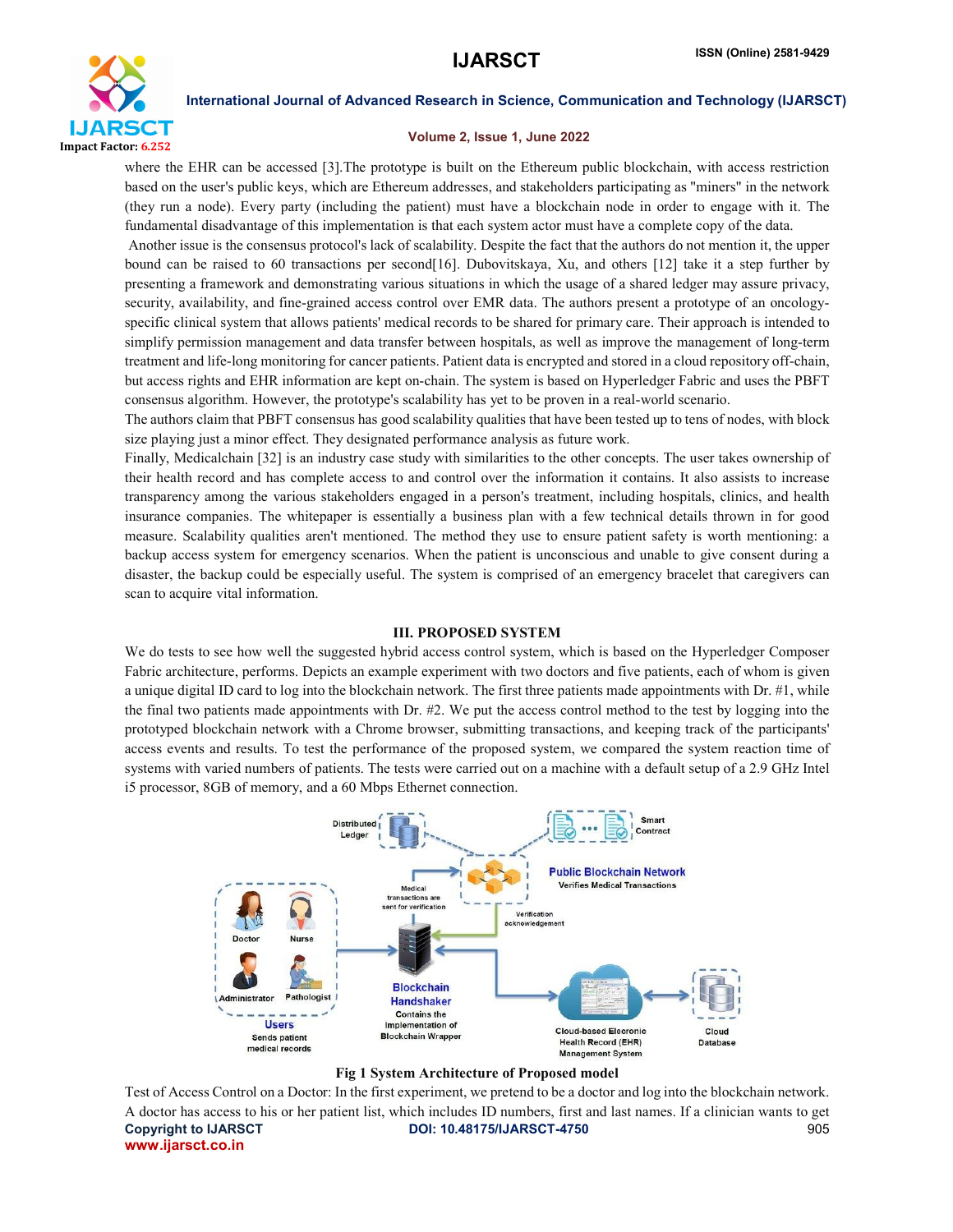

# Volume 2, Issue 1, June 2022

EHR data for a specific patient, he or she must submit a transaction request with the patient's ID number. The system will return the URL address of the patient's EHR when you submit the request. Simultaneously, the blockchain network will record this retrieval action as a transaction event, complete with the event ID and timestamp. For analysis, any EHR retrieval record can be tracked back in real time.



# Fig 2 Use case diagram of the proposed system

A case diagram is a diagram that is used to describe how a system should work. The interaction of the actors with the system is depicted in a use case diagram. The system's Use-Case Diagram is shown in Figure 2. Administrators, patients, doctors, and physicians are all possible users of this system. This website employs a login system, which necessitates the creation of a username and password. The task of creating users falls to administrators. The administrator provides users with a username and password. Patients, in particular, must register with the doctor in advance of their appointment. A default username and password will be provided by the doctor, which the patient will update.

# 3.1 Module Description

- 1. The patient's smartphone app.
- 2. System for scheduling appointments that is intelligent.
- 3. EHR (Electronic Health Record) centralized

# A. Patient's Smartphone App

Patient vital signs, patient data, text communication, and an integrated EHR are all available through the mobile EHR application.

Our healthcare providers can use the app to see how patients are doing both inside and outside of the hospital.

On a variety of Android and iOS devices, the software provides a consistent user experience.

A group of ten beta testers has utilised and maintained our copy of the software on a regular basis, indicating user acceptability.

# B. Scheduling Appointments

Reduced wait times. Streamlined operations, queue segmentation, and optimized resources cut wait times significantly. Improved customer experience

Increased staff productivity and efficiency.

Data-based insights for decision making.

www.ijarsct.co.in

Copyright to IJARSCT **DOI: 10.48175/IJARSCT-4750** 906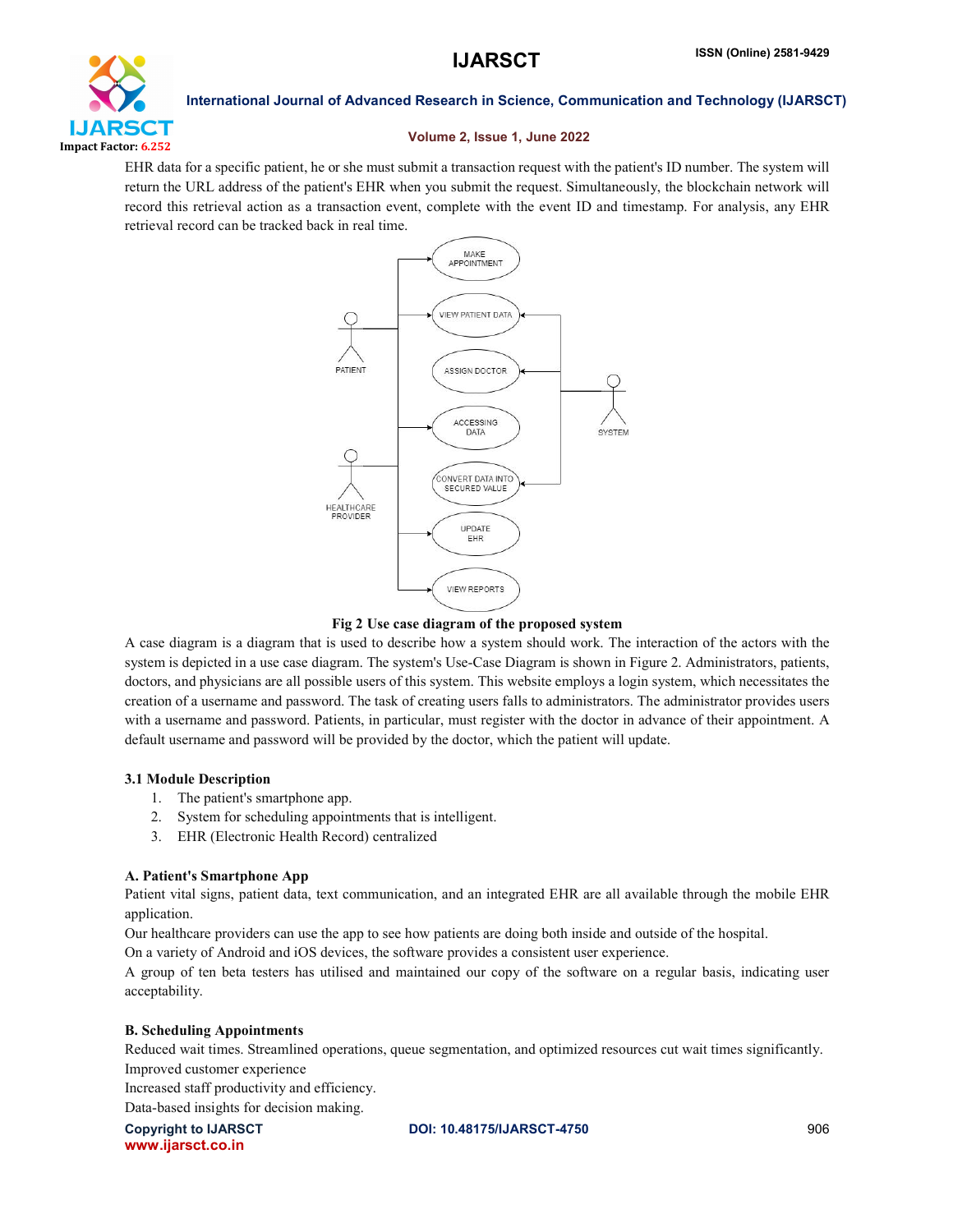

#### Volume 2, Issue 1, June 2022

# C. EHR Centralized

An EHR system demonstrates how centralized data allows keeping a lot of information in one place. Then, if a patient moves between different health systems, all the providers who treat them can see the same, up-to-date information.

# IV. CONCLUSION

In this research, we propose a hybrid architecture for imposing attribute-based access control to EHR data utilising both blockchain and edge nodes. The architecture makes use of blockchain to (1) execute smart contracts that enforce ACL policies and (2) record legitimate access events in the blockchain. Furthermore, EHR data is stored on edge nodes that follow ALFA's ABAC regulations. We evaluated the performance of access control by evaluating transaction processing time and response time against illegal retrieval attempts using the Hyperledger Composer Fabric blockchain, which was designed with smart contracts and ACL regulations. Our technology produces results in milliseconds, making it acceptable for use in real-time and secure EHR data access control frameworks, according to our tests. In order to improve performance, we want to research novel consensus protocol designs for the suggested mechanism in the future. We also intend to create a Hyperledger-based benchmark tool for a variety of performance assessments.

# **REFERENCES**

- [1]. Hao Guo, Wanxin Li, Mark Nejad, Chien-Chung Shen." Access Control for Electronic Health Records with Hybrid Blockchain-Edge Architecture" in 2019 IEEE International Conference on Blockchain (Blockchain) Electronic ISBN:978-1-7281-4693-5 Print on Demand (PoD) ISBN:978-1-7281-4694-2 DOI: 10.1109/Blockchain.2019.00015
- [2]. M. Aguilera and S. Toueg. "Failure Detection and Randomization: Hybrid Approach to Solve Consensus". In: SIAM Journal on Computing 28.3 (Jan. 1998), pp. 890–903. ISSN: 0097-5397. DOI: 10.1137/S0097539796312915. URL: https://epubs.siam.org/doi/abs/10.1137/S0097539796312915(visited on 06/20/2018).
- [3]. Elli Androulaki et al. "Hyperledger fabric: a distributed operating system for permissioned blockchains". en. In: ACM Press, 2018, pp. 1–15. ISBN: 978-1-4503-5584-1. DOI: 10.1145/3190508.3190538. URL: http://dl.acm.org/citation.cfm?doid=3190508.3190538 (visited on 05/23/2018).
- [4]. Asaph Azaria et al. "MedRec: Using Blockchain for Medical Data Access and Permission Management". In: IEEE, Aug. 2016, pp. 2530. ISBN: 978-1-5090-4054-4. DOI: 10.1109/OBD.2016.11. URL:http://ieeexplore.ieee.org/document/7573685/ (visited on 05/23/2018).
- [5]. Alysson Bessani, Joao Sousa, and Eduardo E.P. Alchieri. "State Machine Replication for the Masses with BFT-SMART". In: IEEE, June 2014, pp. 355–362. ISBN: 978-1-4799-2233-8.DOI: 10.1109/DSN.2014.43. URL: http://ieeexplore.ieee.org/lpdocs/epic03/wrapper.htm?arnumber=6903593 (visited on 05/31/2018).
- [6]. Vitalik Buterin. Proof of Stake FAQ. 2016. URL: https://github.com/ethereum/wiki/wiki/Proof-of-Stake-FAQ(visited on 05/25/2018).
- [7]. Christian Cachin and Marko Vukolic. "Blockchain Consensus Protocols in the Wild". In: CoRR abs/1707.01873 (2017). arXiv: 1707.01873. URL: http://arxiv.org/abs/1707.01873.
- [8]. Calliper: A blockchain benchmark framework to measure performance of multiple blockchain solutions. original-date: 2018-03-20T01:46:34Z. June 2018. URL: https://github.com/hyperledger/caliper (visited on 06/13/2018).
- [9]. Miguel Castro and Barbara Liskov. "Practical byzantine fault tolerance and proactive recovery". In: ACM Transactions on Computer Systems 20.4 (Nov. 2002), pp. 398–461. ISSN: 07342071. DOI: 10.1145/571637.571640. URL: http://portal.acm.org/citation.cfm?doid=571637.571640 (visited on 05/31/2018).
- [10]. 111th Congress. "American Recovery and Reinvestment Act of 2009". In: (2009). URL: https://www.gpo.gov/fdsys/pkg/PLAW111publ5/html/PLAW-111publ5.htm (visited on 03/20/2018).
- [11]. George F Coulouris, Jean Dollimore, and Tim Kindberg. Distributed Systems Concepts and Design (5th Edition). Pearson Eduction, May 2011. ISBN: 978-0132143011.
- [12]. Centers for Disease Control, Prevention, et al. "HIPAA privacy rule and public health. Guidance from CDC